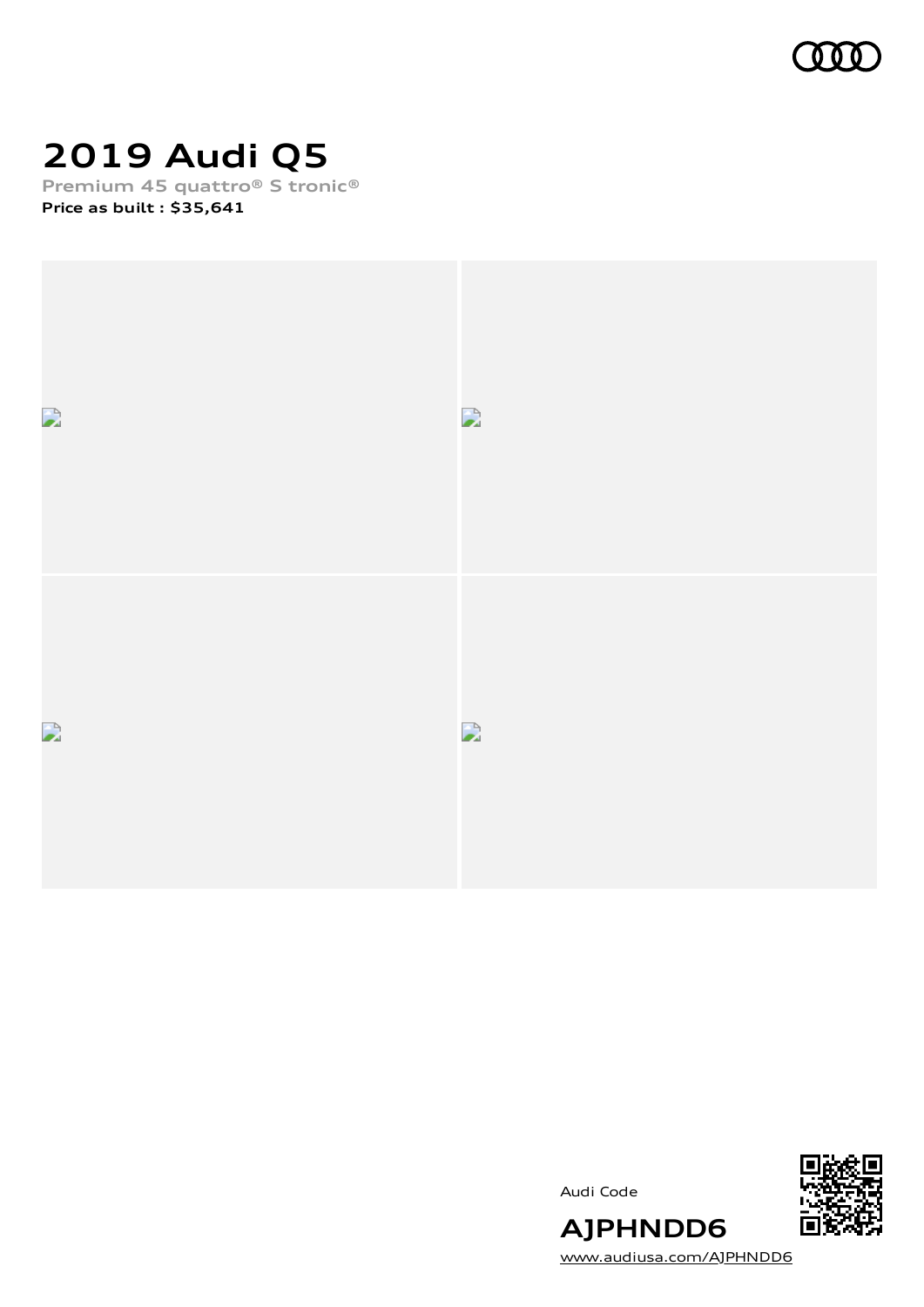### **Summary**

**Audi 2019 Audi Q5** Premium 45 quattro® S tronic®

**Price as buil[t](#page-10-0)** \$35,641

#### **Exterior colour**

Brilliant Black

**Interior colour**

#### $\overline{\phantom{a}}$

#### **Further Information**

|                 | N٥           |
|-----------------|--------------|
| Mileage         | 24,870 miles |
| Type of vehicle | Used car     |

**Warranty**

**Audi Code** AJPHNDD6

**Your configuration on www.audiusa.com** [www.audiusa.com/AJPHNDD6](https://www.audiusa.com/AJPHNDD6)

**Commission number** 2b26f9d00a0e09b13a10

#### **Technical Specifications**

Seats Black Dashboard Black Carpet Black Headliner Gray

| Engine type                  | 2.0-liter four-cylinder                       |
|------------------------------|-----------------------------------------------|
| stroke                       | Displacement/Bore and 1,984/82.5 x 92.8 cc/mm |
| Torque                       | 273 @ 1,600 - 4,500 lb-ft@rpm                 |
| Top track speed              | 130 mph mph $1$                               |
| Acceleration (0 - 60<br>mph) | 5.9 seconds seconds                           |
| Recommended fuel             | Premium                                       |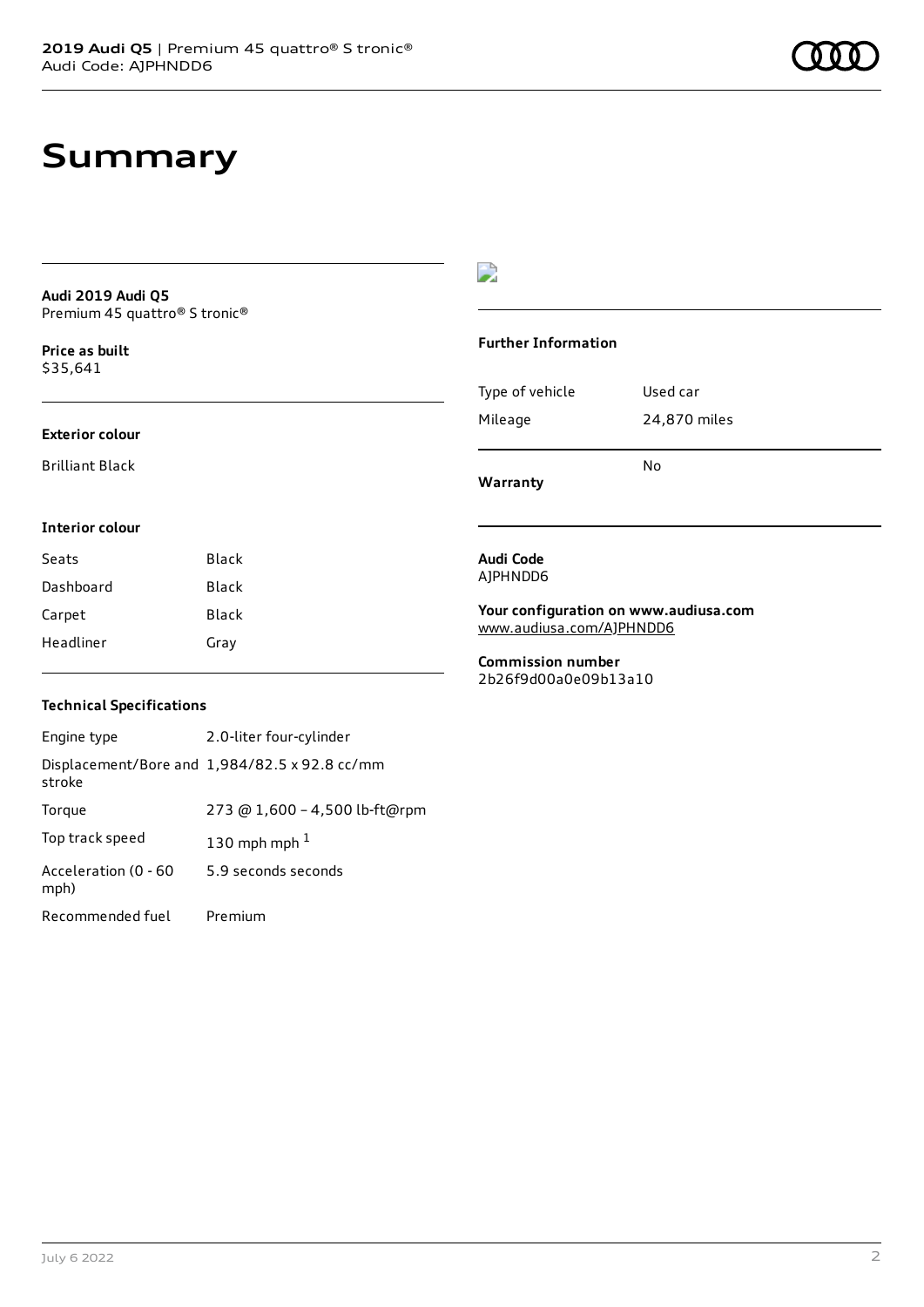## **Equipment**

Brilliant Black

Audi advanced key-keyless start, stop and entry

Power-adjustable, auto-dimming, power-folding, heated exterior side mirrors with memory

Convenience package

Panoramic sunroof

High-gloss Gray Oak Wood inlays

Audi pre sense® rear

Audi side assist

SiriusXM® Satellite Radio







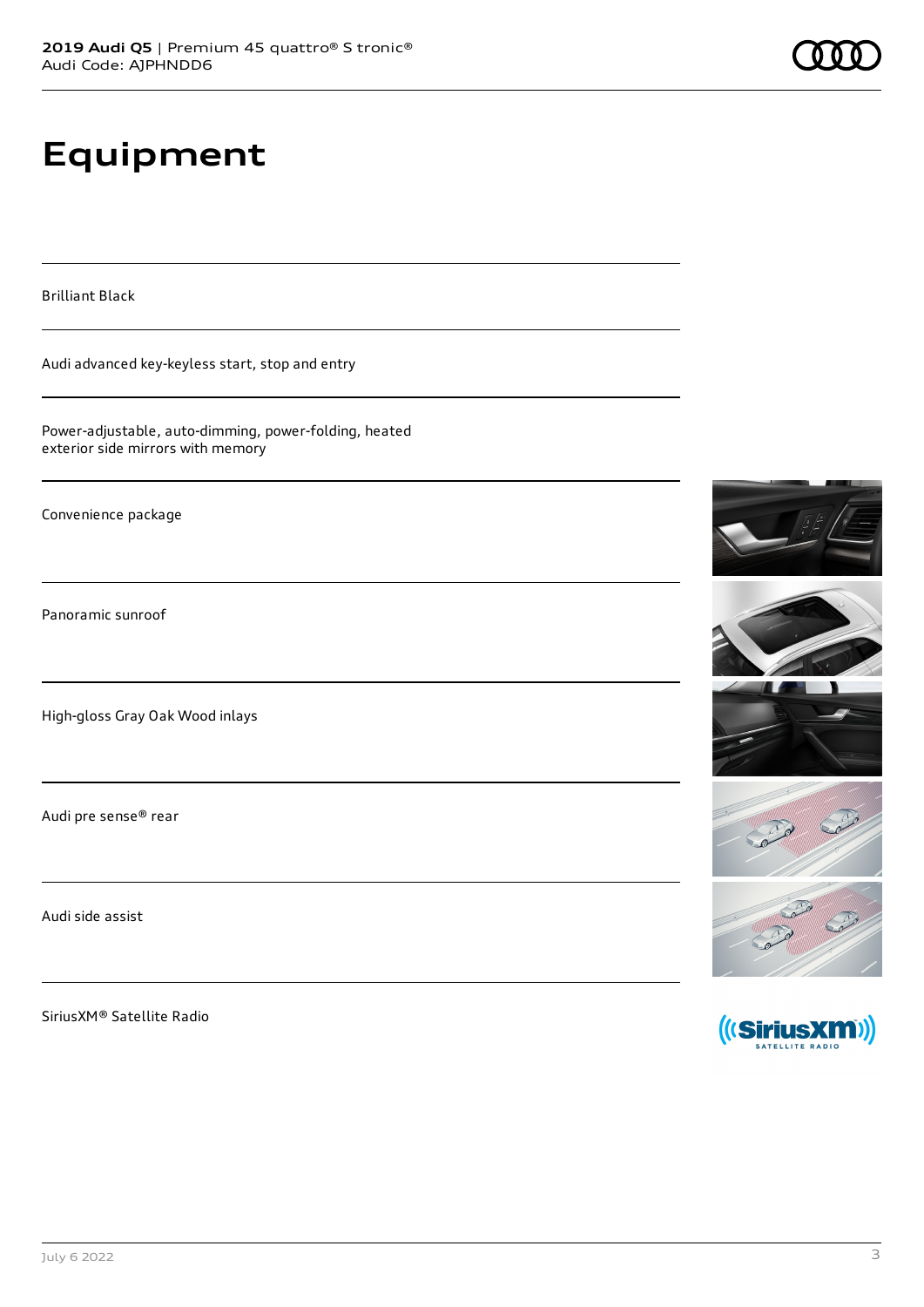| 4UB | Driver and front passenger airbags                               |
|-----|------------------------------------------------------------------|
| UH1 | Electromechanical parking brake                                  |
| 8T2 | Cruise control with coast, resume and<br>accelerate features     |
| VC2 | Garage door opener (HomeLink®)                                   |
| 4H5 | Electronic child locks                                           |
| OZ7 | Electromechanical power steering                                 |
| 7K6 | Tire-pressure monitoring system                                  |
| 4X3 | Front thorax side airbags and Sideguard®<br>head curtain airbags |
| 3B7 | Lower Anchors and Tethers for Children<br>(LATCH) in rear seats  |

#### **Exterior**

| 1D8             | Provision for towing bracket                             |
|-----------------|----------------------------------------------------------|
| 1S1             | Car jack                                                 |
| 1 B A           | Dynamic suspension system                                |
| 3S1             | Aluminum roof rails                                      |
| 511             | Adaptive rear spoiler                                    |
| 8IH             | Xenon plus headlights with LED daytime<br>running lights |
| HX <sub>2</sub> | 18" 235/60 all-season tires                              |
| 8SP             | LED taillights with dynamic turn signals                 |
| VW1             | Rear privacy glass                                       |
| 4ZB             | Aluminum trim around exterior windows                    |
| 40R             | 18" 5-double-spoke-dynamic design wheels                 |

| <b>Interior</b> |                                                                                     |
|-----------------|-------------------------------------------------------------------------------------|
| QE1             | Storage package                                                                     |
| 4M3             | Four beverage holders                                                               |
| 7M <sub>0</sub> | Plastic door sill inlays                                                            |
| 6N)             | Cloth headliner                                                                     |
| 9AQ             | Three-zone automatic climate control                                                |
| 4L7             | Auto-dimming interior rear view mirror with<br>digital compass                      |
| 001             | LED interior lighting package                                                       |
| 1 XW            | Three-spoke multifunction steering wheel                                            |
| 7F9             | Leather-wrapped gear selector                                                       |
| 4F7             | Power tailgate                                                                      |
| 5XF             | Driver and front-passenger extendable sun<br>visors with illuminated vanity mirrors |
| <b>3NS</b>      | Sliding, split folding 40/20/40 rear<br>seatbacks with adjustable recline           |
| 7HA             | Without extended leather package                                                    |
| N1F             | Leather seating surfaces                                                            |

4A3 Heated front seats

#### **Infotainment and Driver Assistance**

| 6K9             | Audi pre sense® basic and Audi pre sense®<br>city                                                                                             |
|-----------------|-----------------------------------------------------------------------------------------------------------------------------------------------|
| 2H1             | Audi drive select                                                                                                                             |
| IW <sub>3</sub> | Audi connect CARE assistance and security<br>services                                                                                         |
| UI <sub>2</sub> | Audi smartphone interface including Apple<br>CarPlay <sup>™</sup> and Google <sup>™</sup> Android Auto <sup>™</sup> for<br>compatible devices |
| KA7             | Rear view camera                                                                                                                              |

### **(1/2)**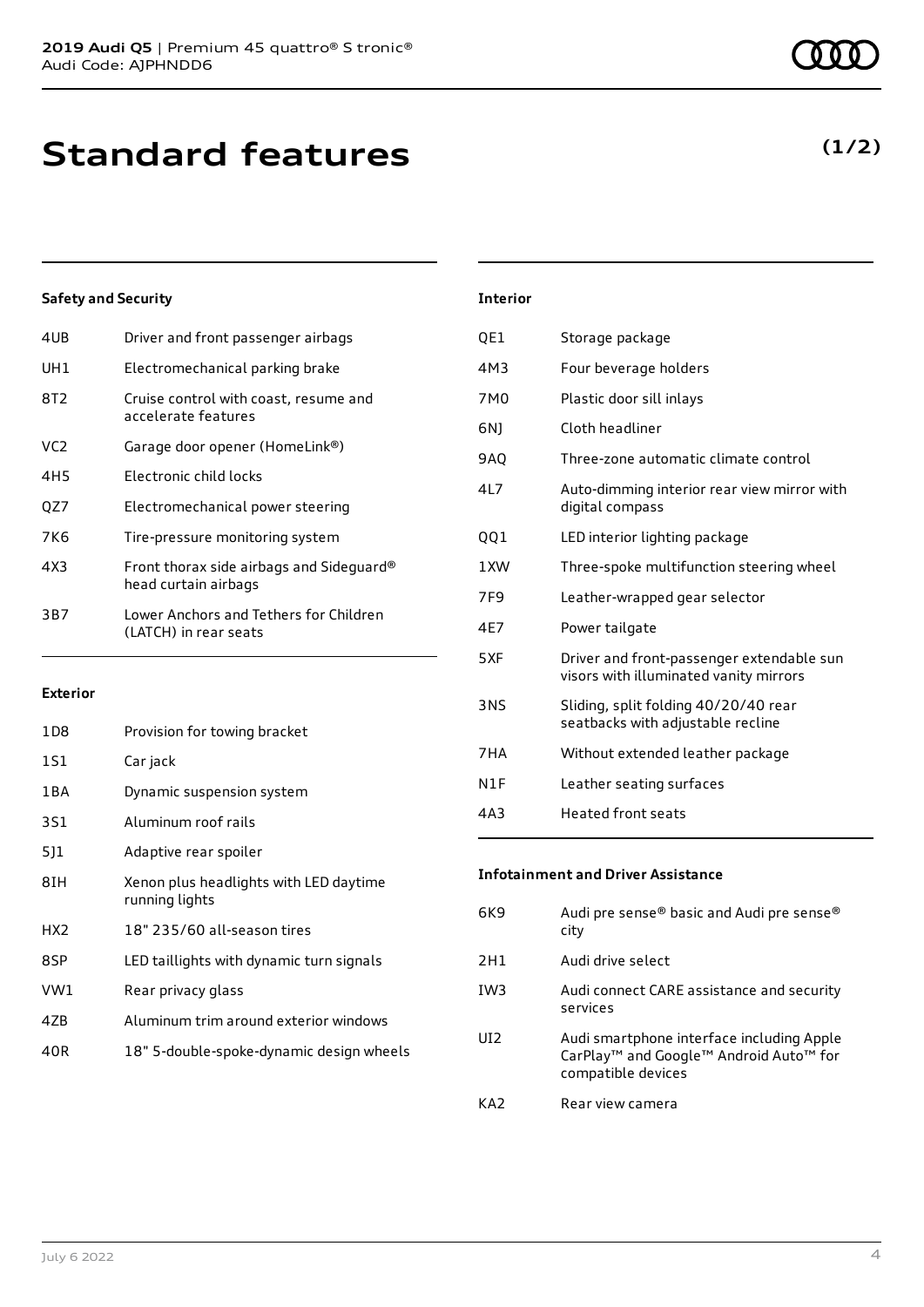### **Standard features**

#### **Infotainment and Driver Assistance**

| 9VD | Audi sound system                                                                |
|-----|----------------------------------------------------------------------------------|
| 9S7 | Color driver information system                                                  |
| 7UH | Connectivity package                                                             |
| I8S | MMI® radio                                                                       |
| 9ZX | BLUETOOTH <sup>®</sup> wireless technology<br>preparation for compatible devices |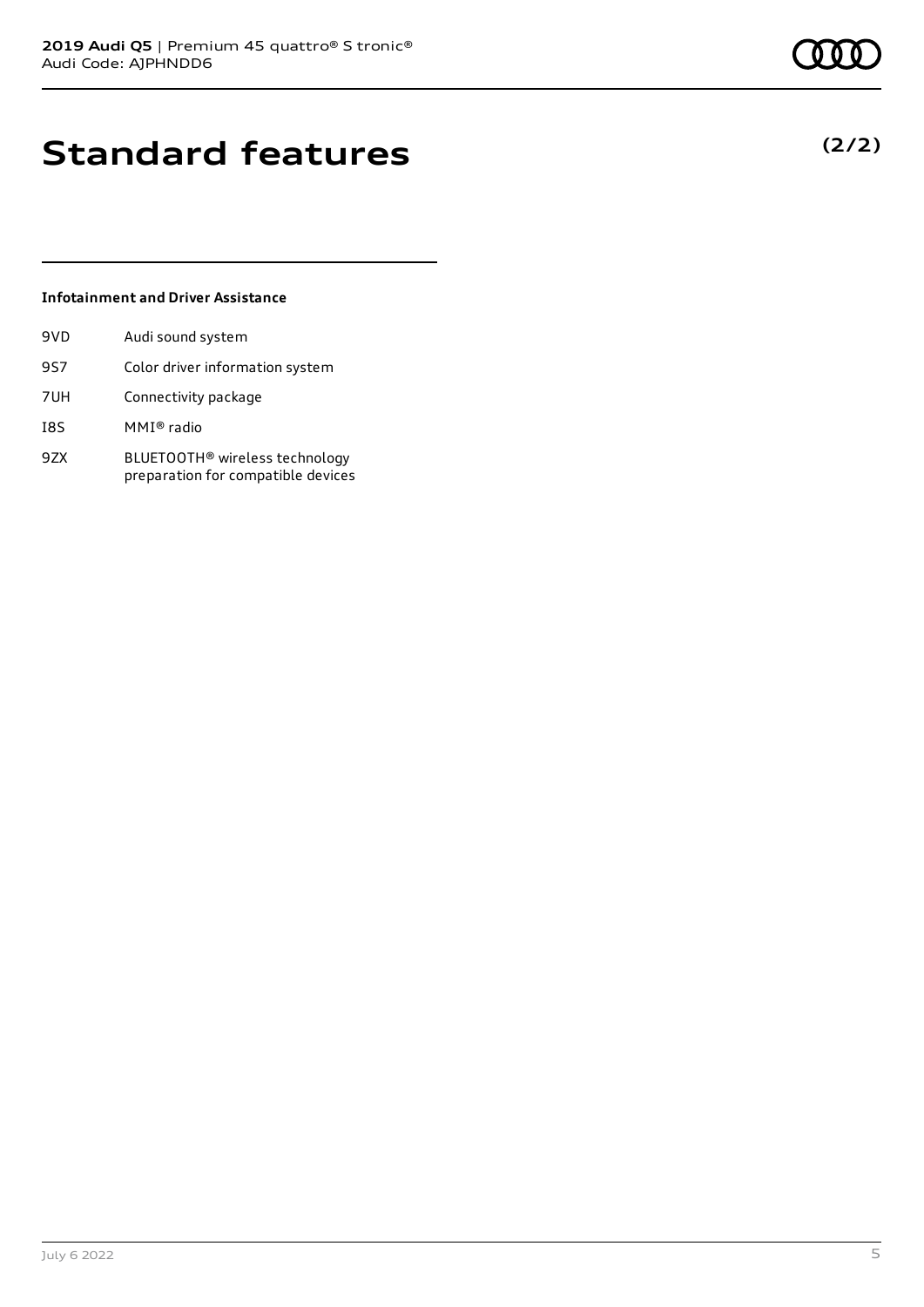# **Dealer remarks**

\*Audi Fletcher Jones does not reserve or hold advertised vehicles, all are subject to prior sale on <sup>a</sup> first come first serve basis. Customer must take delivery of the vehicle and execute all California required documentation at Audi Fletcher Jones. We reserve the right to revise price, equipment, mileage, and certification status as <sup>a</sup> result of changing market conditions, manufacturer/distributor notices including recall notices, or error. As <sup>a</sup> result of the COVID pandemic and related supply chain issues the manufacturer may not have produced this vehicle with all of the standard or optional equipment normally available. Please carefully review the vehicle window sticker as certain equipment may be deleted and <sup>a</sup> credit provided by the manufacturer. All vehicle pricing expires upon close of business the same day.

This Audi includes:

- HIGH GLOSS GRAY OAK WOOD INLAYS
	- Woodgrain Interior Trim
- AUDI BEAM-RINGS
- PANORAMIC SUNROOF
	- Generic Sun/Moonroof
	- Sun/Moonroof
	- Dual Moonroof

\*Note - For third party subscriptions or services, please contact the dealer for more information.\*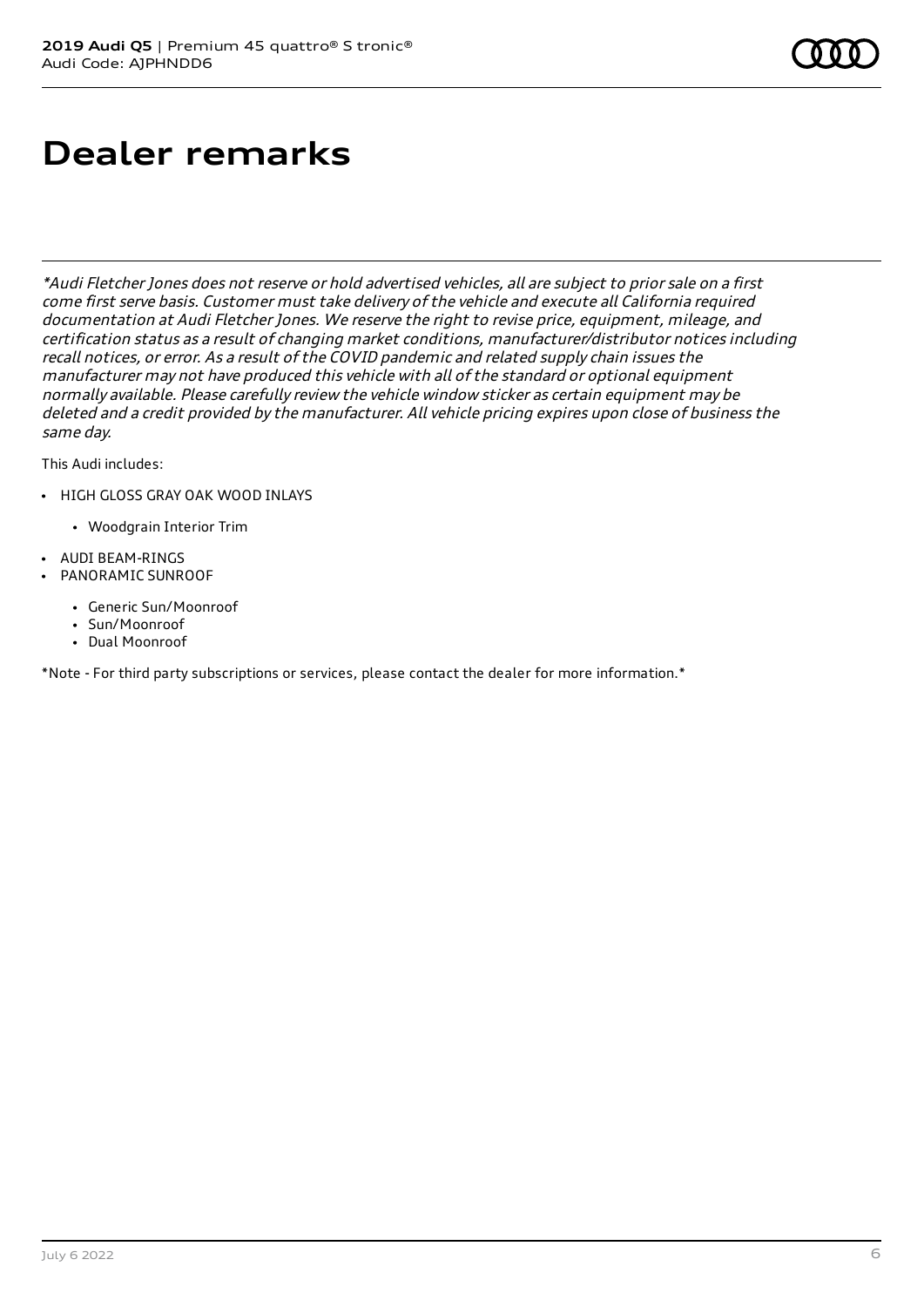### **Technical Specifications**

#### **Engineering | Performance**

| Engine type                                 | 2.0-liter four-cylinder                       |
|---------------------------------------------|-----------------------------------------------|
| Power Level                                 | 45                                            |
| Horsepower                                  | 248 @ 5,000 - 6,000 @ rpm                     |
| Towing capacity                             | 4,400-lb maximum towing capacity<br>lb        |
| Torque                                      | 273 @ 1,600 - 4,500 lb-ft@rpm                 |
| Valvetrain                                  | 16-valve DOHC with Audi valvelift<br>system   |
| Acceleration (0 - 60<br>mph)                | 5.9 seconds seconds                           |
| Engine block                                | Cast-iron                                     |
| Induction/fuel injection Turbocharged/TFSI® |                                               |
| Cylinder head                               | Aluminum-alloy                                |
| stroke                                      | Displacement/Bore and 1,984/82.5 x 92.8 cc/mm |
| Top track speed <sup>1</sup>                | 130 mph mph                                   |

#### **Electrical system**

| Alternator | 110-150 A   |
|------------|-------------|
| Battery    | 420 A/75 Ah |

### **Transmission | Drivetrain**

| Gear ratios: 6th         | 0.508:1                                                                                                                                                   |
|--------------------------|-----------------------------------------------------------------------------------------------------------------------------------------------------------|
| Gear ratios: Final Drive | 5.302:1                                                                                                                                                   |
| Gear ratios: 7th         | 0.386:1                                                                                                                                                   |
| Gear ratios: 4th         | 1.057:1                                                                                                                                                   |
| Transmission             | Seven-speed S tronic <sup>®</sup> dual-clutch<br>automatic transmission and<br>quattro <sup>®</sup> all-wheel drive with ultra <sup>®</sup><br>technology |
| Gear ratios: 2nd         | 2.190:1                                                                                                                                                   |
| Gear ratios: 3rd         | 1.517:1                                                                                                                                                   |
| Gear ratios: Reverse     | 2.750:1                                                                                                                                                   |
| Gear ratios: 1st         | 3.188:1                                                                                                                                                   |
|                          |                                                                                                                                                           |

#### **Steering**

| Steering type                              | Electromechanical power steering<br>system |
|--------------------------------------------|--------------------------------------------|
| Turning diameter, curb- 38.4 ft<br>to-curb |                                            |
| Steering ratio                             | 15.8:1                                     |
|                                            |                                            |
| <b>Suspension</b>                          |                                            |
| Front axle                                 | Five-link front suspension                 |
| Rear axle                                  | Five-link rear suspension                  |

#### **Brakes**

| Front brakes | 13.3 (ventilated disc) in |
|--------------|---------------------------|
| Rear brakes  | 13.0 (ventilated disc) in |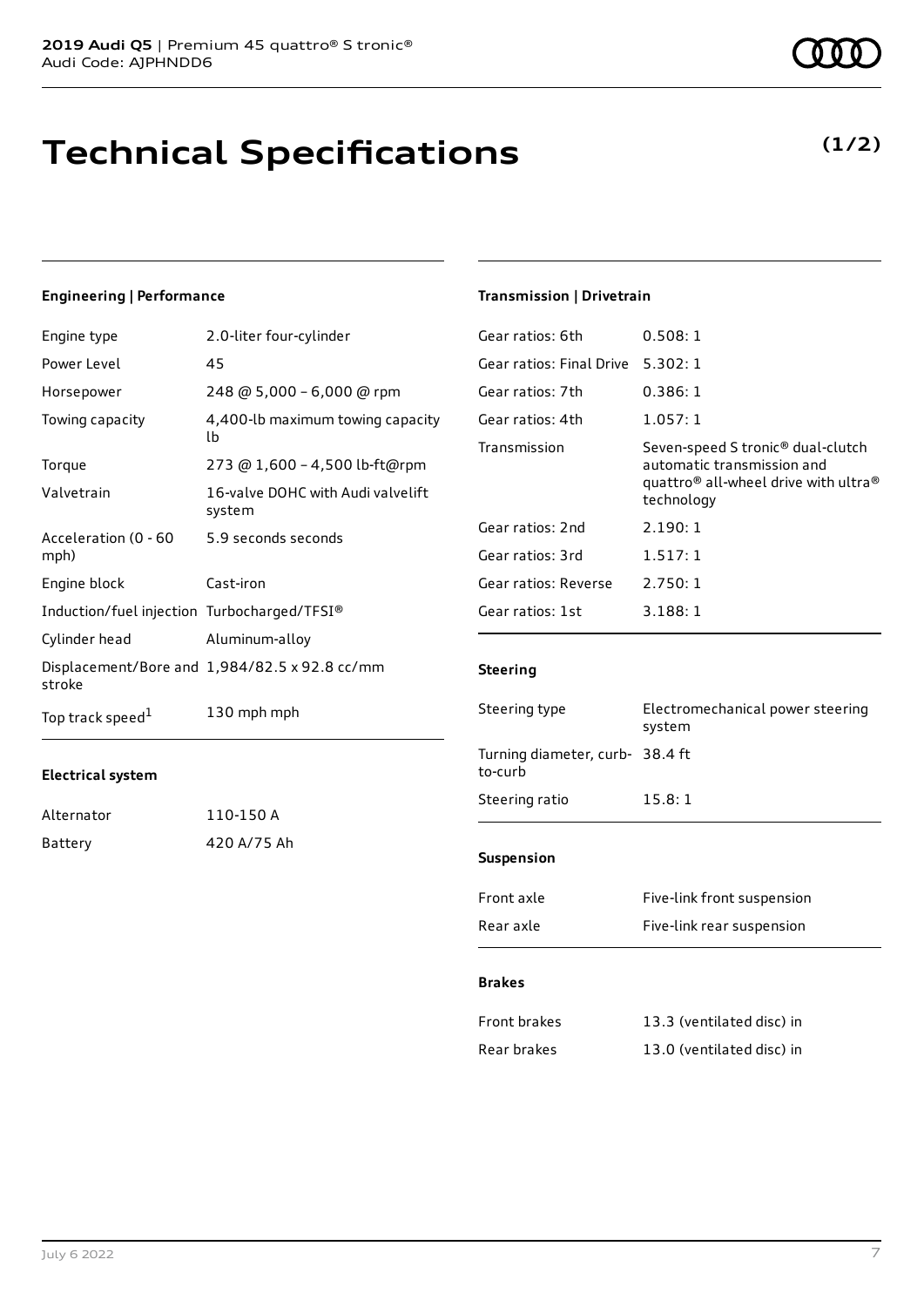### **Technical Specifications**

#### **Body**

| Material                      | Multi-material body construction<br>(steel and aluminum composition) |
|-------------------------------|----------------------------------------------------------------------|
| <b>Warranty   Maintenance</b> |                                                                      |

| Warranty    | 4-year/50,000-mile Audi New<br>Vehicle Limited Warranty                                   |
|-------------|-------------------------------------------------------------------------------------------|
| Maintenance | 12-month/10.000-mile (whichever<br>occurs first) NO CHARGE first<br>scheduled maintenance |

#### **Exterior Measurements**

| Height                           | 65.3 in  |
|----------------------------------|----------|
| Overall width without<br>mirrors | 74.5 in  |
| Length                           | 183.6 in |
| Wheelbase                        | 111.0 in |
| Drag coefficient                 | 0.32 Cw  |
| Overall width with<br>mirrors    | 84.3 in  |
| Track rear                       | 63.3 in  |
| Track front                      | 63.6 in  |
| Curb weight                      | 4,045 lb |
| Ground clearance,<br>loaded      | 8.2 in   |

#### **Interior measurements**

| Seating capacity                          | 5                      |
|-------------------------------------------|------------------------|
| Shoulder room, rear                       | 56.5 in                |
| Head room with front<br>sunroof           | 40.2 in                |
| Leg room, rear                            | 37.8 in                |
| Shoulder room, front                      | 57.7 in                |
| Head room with rear<br>sunroof            | 37.7 in                |
| Head room, rear                           | 39.3 in                |
| Leg room, front                           | 41.0 in                |
| Head room, front                          | 41.7 in                |
| Cargo volume, rear<br>seatbacks up/folded | 25.1/53.1 cu ft, cu ft |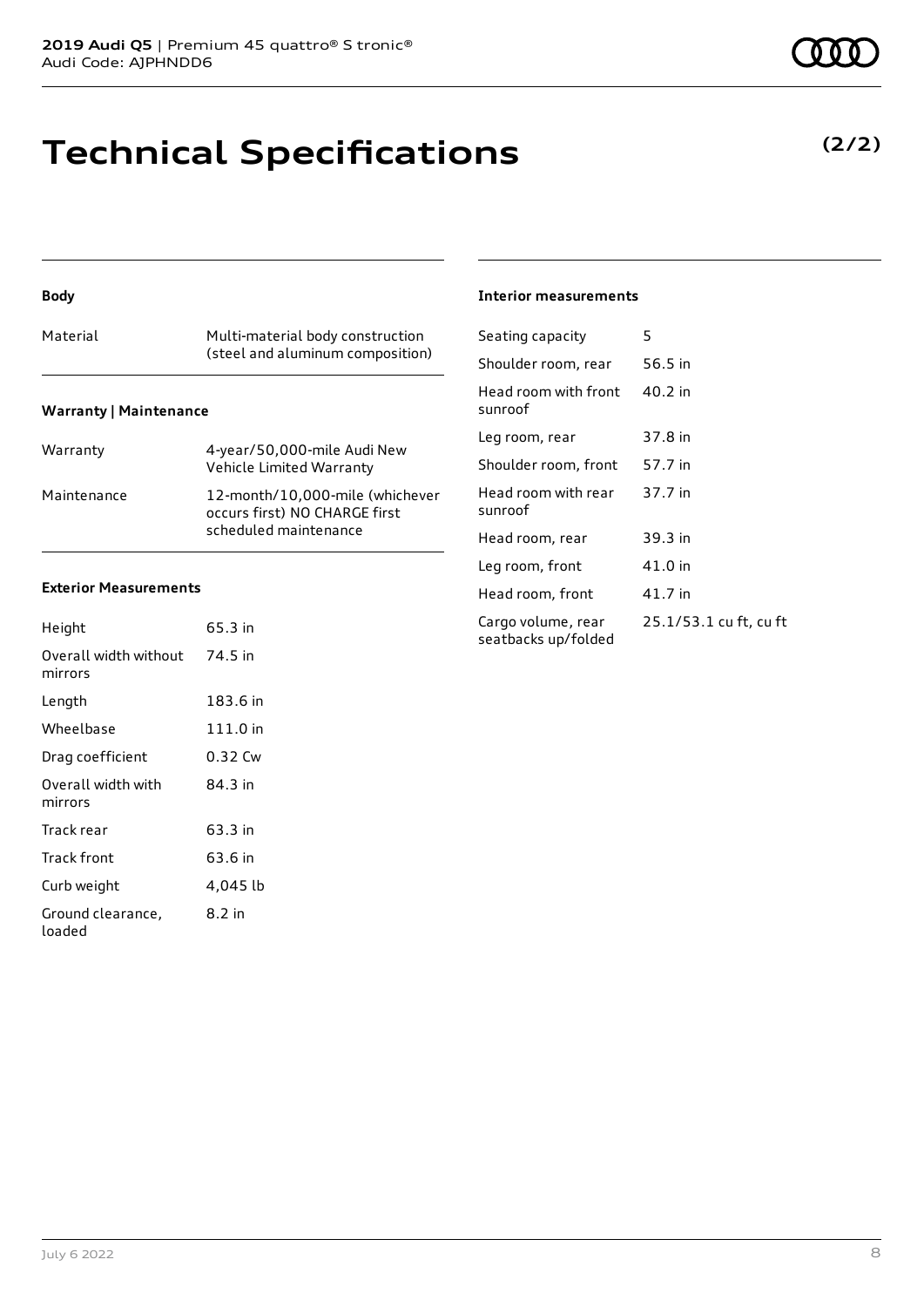### **Consumption- and emission**

#### **Consumption by NEDC**

| urban       | 22 mpg |
|-------------|--------|
| extra-urban | 27 mpg |
| combined    | 24 mpg |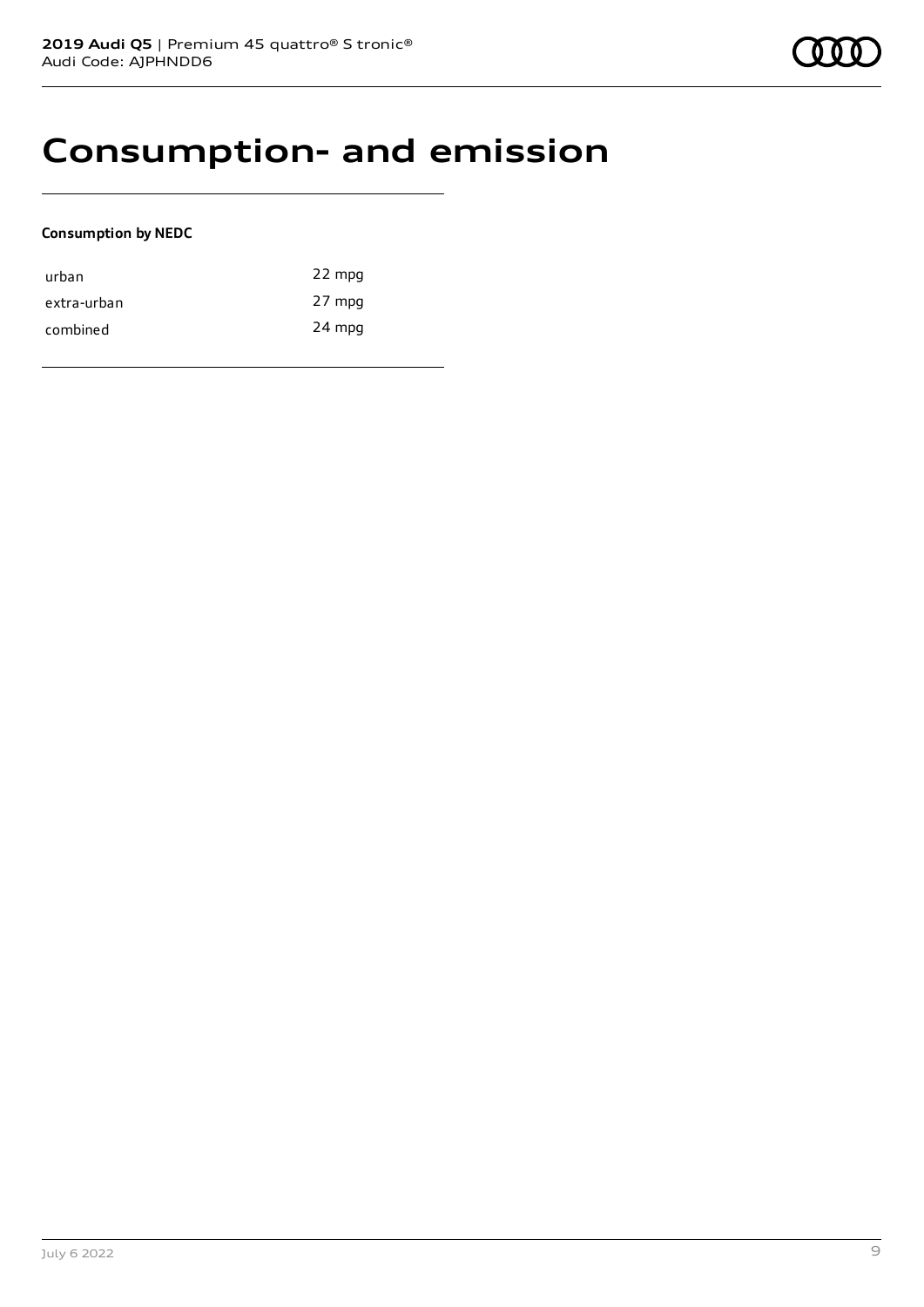

### **Contact**

Dealer **Audi Fletcher Jones**

1275 Bristol St 92626 Costa Mesa **CA** 

Phone: 9497911500 FAX: 9497911599

www: [https://www.audifletcherjones.com](https://www.audifletcherjones.com/)